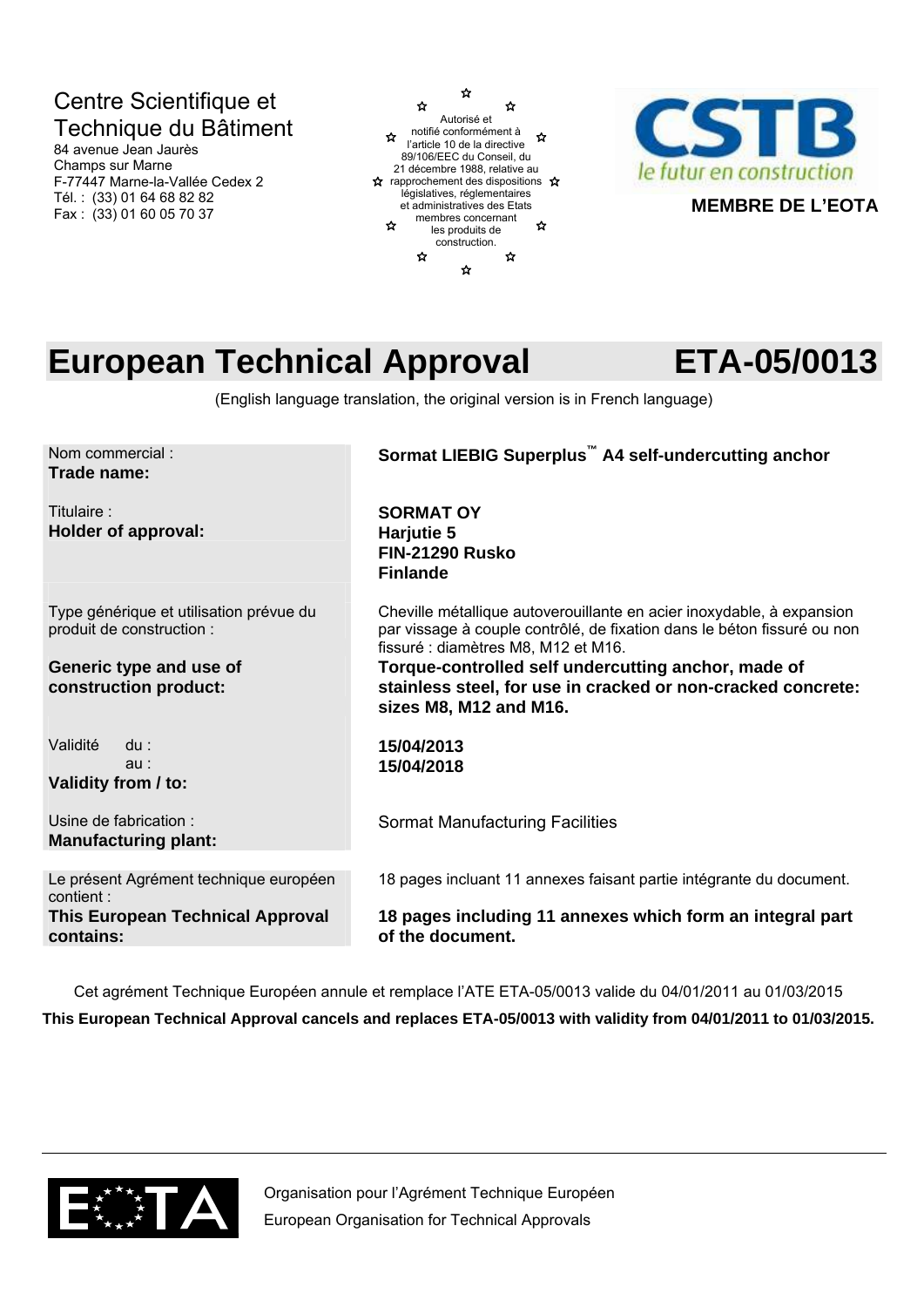### **I LEGAL BASES AND GENERAL CONDITIONS**

- 1. This European Technical Approval is issued by the Centre Scientifique et Technique du Bâtiment in accordance with:
	- Council Directive 89/106/EEC of 21 December 1988 on the approximation of laws, regulations and administrative provisions of Member States relating to construction products<sup>1</sup>, modified by the Council Directive 93/68/EEC of 22 July 1993<sup>2</sup> and Regulation (EC)  $N^{\circ}$  1882/2003 of the European Parliament and of the Council  $^{3}$ ;
	- $-$  Décret n° 92-647 du 8 juillet 1992<sup>4</sup> concernant l'aptitude à l'usage des produits de construction;
	- Common Procedural Rules for Requesting, Preparing and the Granting of European Technical Approvals set out in the Annex of Commission Decision  $94/23/EC^5$ ;
	- Guideline for European Technical Approval of « Metal Anchors for use in Concrete » ETAG 001, edition 1997, Part 1 « Anchors in general » and Part 2 « Torque-controlled expansion anchors ».
- 2. The Centre Scientifique et Technique du Bâtiment is authorised to check whether the provisions of this European Technical Approval are met. Checking may take place in the manufacturing plant (for example concerning the fulfilment of assumptions made in this European Technical Approval with regard to manufacturing). Nevertheless, the responsibility for the conformity of the products with the European Technical Approval and for their fitness for the intended use remains with the holder of the European Technical Approval.
- 3. This European Technical Approval is not to be transferred to manufacturers or agents of manufacturer other than those indicated on page 1; or manufacturing plants other than those indicated on page 1 of this European Technical Approval.
- 4. This European Technical Approval may be withdrawn by the Centre Scientifique et Technique du Bâtiment pursuant to Article 5 (1) of the Council Directive 89/106/EEC.
- 5. Reproduction of this European Technical Approval including transmission by electronic means shall be in full. However, partial reproduction can be made with the written consent of the Centre Scientifique et Technique du Bâtiment. In this case partial reproduction has to be designated as such. Texts and drawings of advertising brochures shall not contradict or misuse the European Technical Approval.
- 6. The European Technical Approval is issued by the approval body in its official language. This version corresponds to the version circulated within EOTA. Translations into other languages have to be designated as such.

-

<sup>1</sup> Official Journal of the European Communities n° L 40, 11.2.1989, p. 12

<sup>2</sup> Official Journal of the European Communities n° L 220, 30.8.1993, p. 1

<sup>3</sup> <sup>3</sup> Official Journal of the European Union  $n^{\circ}$  L 284, 31.10.2003, p. 25

Journal officiel de la République française du 14 juillet 1992

<sup>5</sup> Official Journal of the European Communities n° L 17, 20.1.1994, p. 34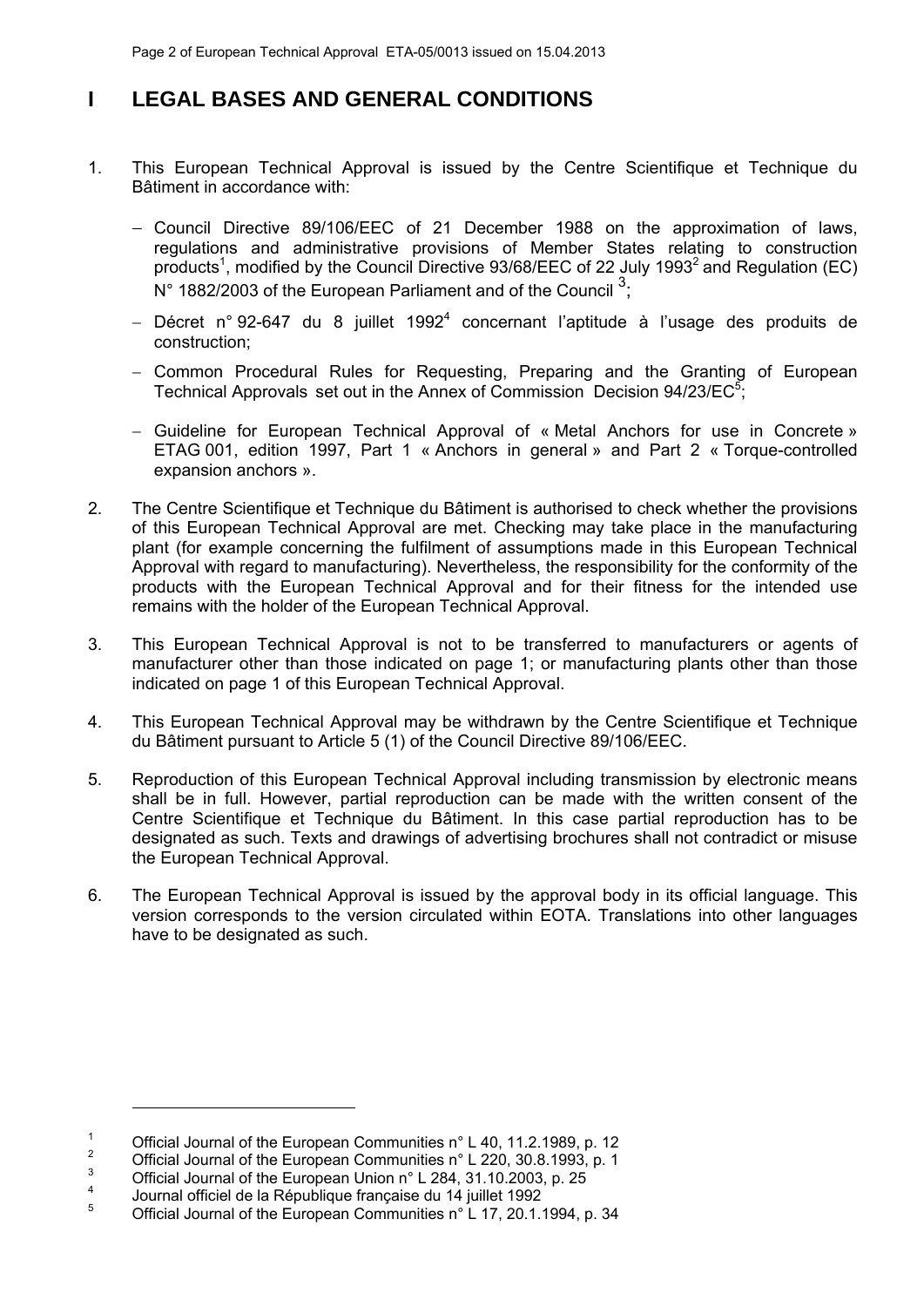### **II SPECIFIC CONDITIONS OF THE EUROPEAN TECHNICAL APPROVAL**

### **1 Definition of product and intended use**

### **1.1. Definition of product**

The Sormat Liebig Superplus<sup>™</sup> A4 undercutting anchor in the sizes of M8, M12 and M16 is an anchor made of stainless steel, which is placed into a drilled hole and anchored by torquecontrolled expansion.

For the installed anchor see figure given in Annex 1.

### **1.2. Intended use**

The anchor is intended to be used for anchorages for which requirements for mechanical resistance and stability and safety in use in the sense of the Essential Requirements 1 and 4 of Council Directive 89/106/EEC shall be fulfilled and failure of anchorages made with these products would compromise the stability of the works, cause risk to human life and/or lead to considerable economic consequences. The anchor is to be used only for anchorages subject to static or quasi-static loading in reinforced or unreinforced normal weight concrete of strength classes C 20/25 minimum to C50/60 maximum according to ENV 206: 2000-12. It may be anchored in cracked or non-cracked concrete.

The anchor may be used in concrete subject to dry internal conditions and also in concrete subject to external atmospheric exposure (including industrial and marine environment), or exposure in permanently damp internal conditions, if no particular aggressive conditions exist. Such particular aggressive conditions are e.g. permanent, alternating immersion in seawater or the splash zone of seawater, chloride atmosphere of indoor swimming pools or atmosphere with extreme chemical pollution (e.g. in desulphurization plants or road tunnels where de-icing materials are used).

The anchor may be used for anchorages with requirements related to resistance to fire.

The provisions made in this European Technical Approval are based on an assumed intended working life of the anchor of 50 years. The indications given on the working life cannot be interpreted as a guarantee given by the producer, but are to be regarded only as a means for choosing the right products in relation to the expected economically reasonable working life of the works.

### **2 Characteristics of product and methods of verification**

### **2.1. Characteristics of product**

-

The anchor in the sizes of M8, M12 and M16 corresponds to the drawings and provisions given in Annexes 1 to 4. The characteristic material values, dimensions and tolerances of the anchor not indicated in Annexes 2 and 3 shall correspond to the respective values laid down in the technical documentation<sup>6</sup> of this European Technical Approval. The characteristic anchor values for the design of anchorages are given in Annexes 5 to 8. The characteristic anchor values for the design of anchorages regarding resistance to fire are given in Annexes 9 to 11. They are valid for use in a system that is required to provide a specific fire resistance class.

Each anchor is marked with the company label and the nominal diameter of the anchor on the distance sleeve. The marking is composed of a knurl or a groove corresponding to the setting depth mark as well as the product logo the anchor type SP, the bolt diameter, the hole diameter, the embedment depth, the thickness of the connected part and A4 for stainless steel. According to Annex 1.

The anchor shall only be packaged and supplied as a complete unit.

 $6$  The technical documentation of this European Technical Approval is deposited at the Centre Scientifique et Technique du Bâtiment and, as far as relevant for the tasks of the approved bodies involved in the attestation of conformity procedure, is handed over to the approved bodies.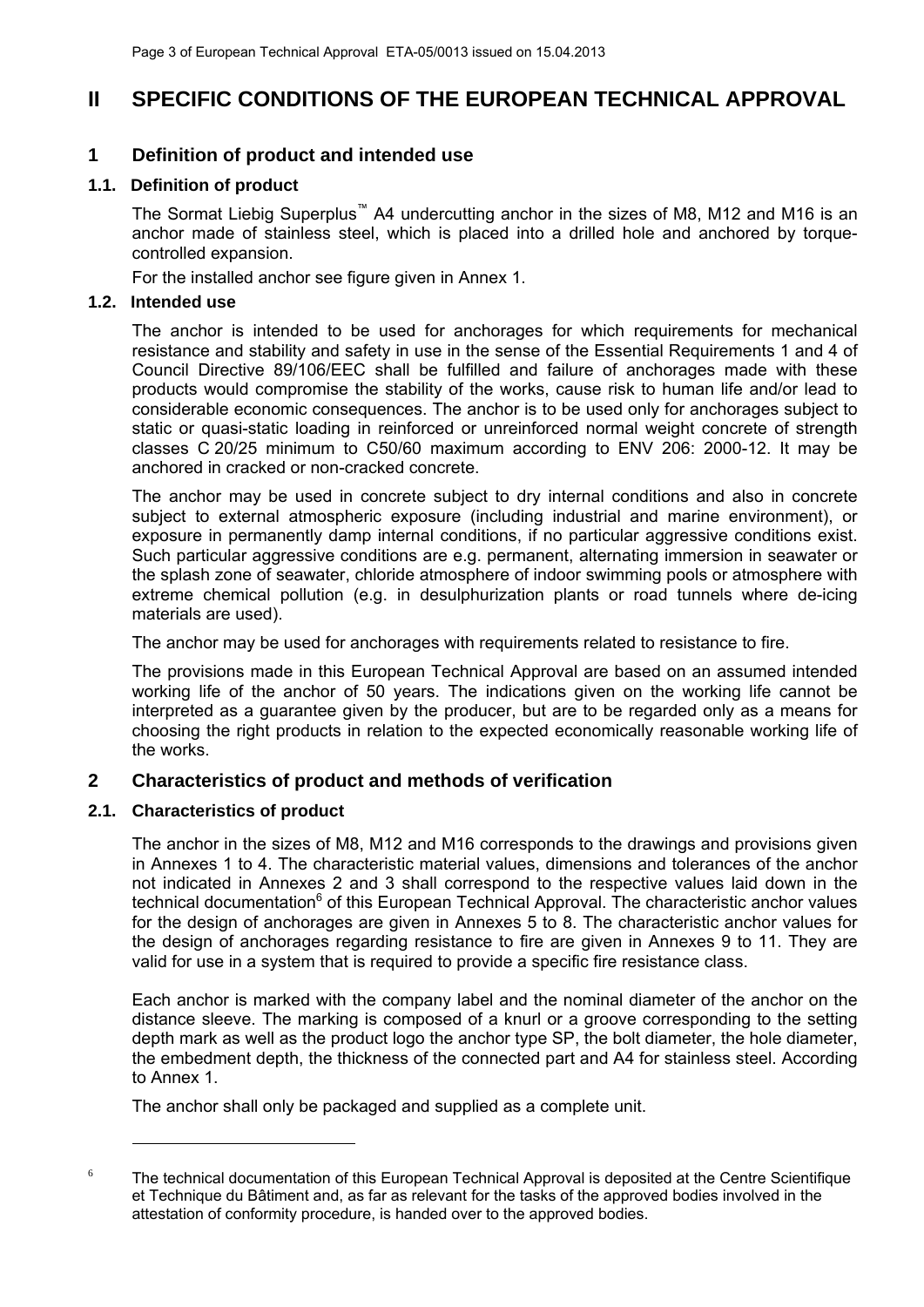### **In order to distinguish the different embedment depths after setting, a dot is embossed on the nut or alternatively on the top of the anchor's head for the bigger embedment depth of each size.**

### **2.2. Methods of verification**

The assessment of fitness of the anchor for the intended use in relation to the requirements for mechanical resistance and stability and safety in use in the sense of the Essential Requirements 1 and 4 has been made in accordance with the « Guideline for European Technical Approval of Metal Anchors for use in Concrete », Part 1 « Anchors in general » and Part 2 « Torque controlled expansion anchors», on the basis of Option 1.

The assessment of the anchor for the intended use in relation to the requirements for resistance to fire has been made in accordance with the Technical Report N°020 "Evaluation of anchorages in concrete concerning resistance to fire"

In addition to the specific clauses relating to dangerous substances contained in this European technical approval, there may be other requirements applicable to the products falling within its scope (e.g. transposed European legislation and national laws, regulations and administrative provisions). In order to meet the provisions of the Construction Products Directive, these requirements need also to be complied with, when and where they apply.

### **3 Evaluation of Conformity and CE marking**

### **3.1. Attestation of conformity system**

The system of attestation of conformity 2 (i) (referred to as system 1) according to Council Directive 89/106/EEC Annex III laid down by the European Commission provides:

- a) tasks for the manufacturer:
	- 1. factory production control,
	- 2. further testing of samples taken at the factory by the manufacturer in accordance with a prescribed test plan.
- b) tasks for the approved body:
	- 3. initial type-testing of the product,
	- 4. initial inspection of factory and of factory production control,
	- 5. continuous surveillance, assessment and approval of factory production control.

### **3.2. Responsibilities**

3.2.1. Tasks **of** the manufacturer

3.2.1.1.Factory production control

The manufacturer shall have a factory production control system in the plant and shall exercise permanent internal control of production. All the elements, requirements and provisions adopted by the manufacturer are documented in a systematic manner in the form of written policies and procedures. This production control system ensures that the product is in conformity with the European Technical Approval.

The manufacturer shall only use raw materials supplied with the relevant inspection documents as laid down in the prescribed test plan<sup>7</sup>. The incoming raw materials shall be subject to controls and tests by the manufacturer before acceptance. Check of incoming materials such as nuts, washers, wire for bolts and metal band for expansion sleeves shall include control of the inspection documents presented by suppliers (comparison with nominal values) by verifying dimension and determining material properties.

The frequency of controls and tests conducted during production and on the assembled anchor is laid down in the prescribed test plan taking account of the automated manufacturing process of the anchor.

1

<sup>7</sup>

The prescribed test plan has been deposited at the Centre Scientifique et Technique du Bâtiment and is only made available to the approved bodies involved in the conformity attestation procedure.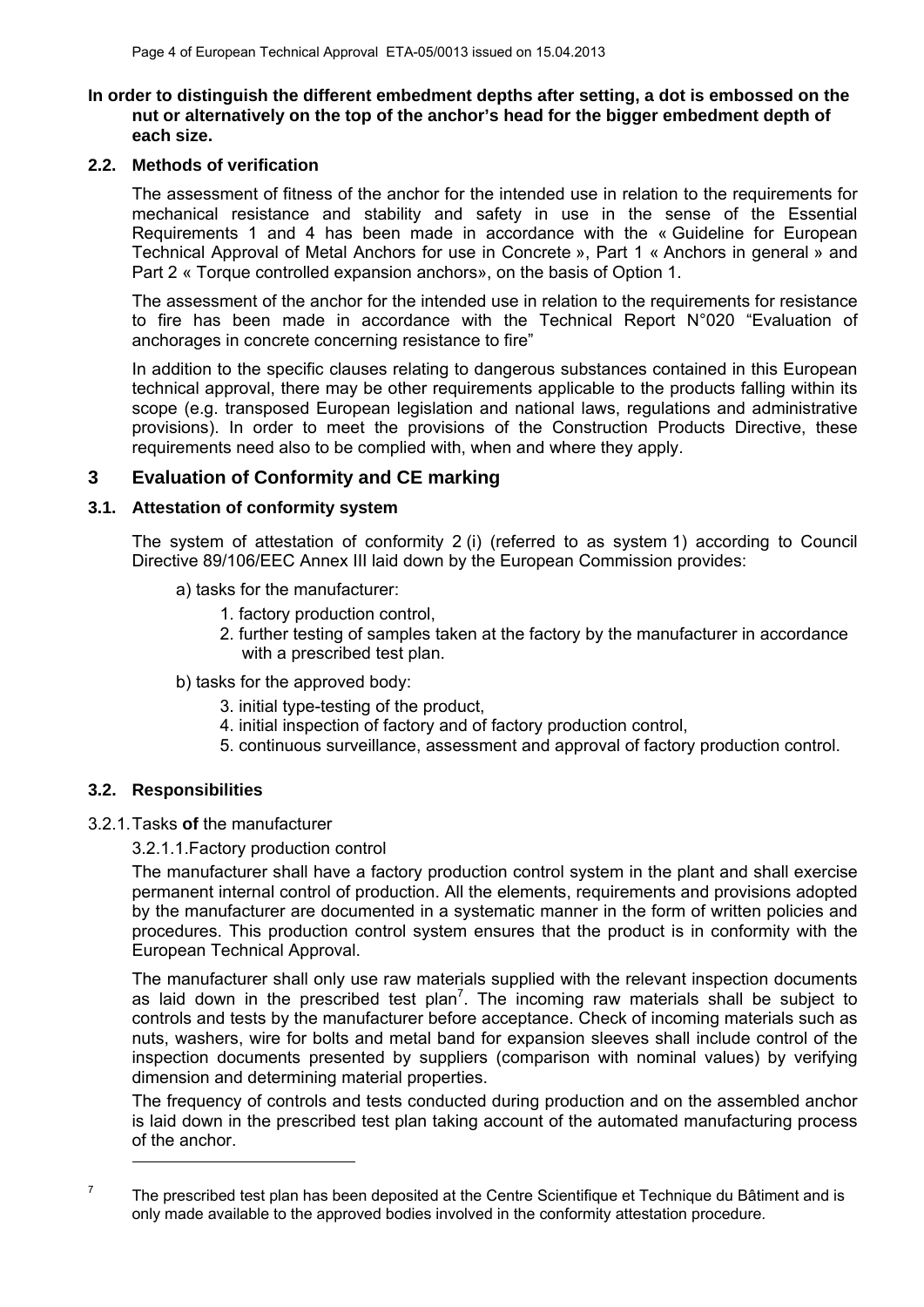The results of factory production control are recorded and evaluated. The records shall be presented to the inspection body during the continuous surveillance. On request, they shall be presented to the Centre Scientifique et Technique du Bâtiment.

Details of the extent, nature and frequency of testing and controls to be performed within the factory production control shall correspond to the prescribed test plan which is part of the technical documentation of this European Technical Approval.

### 3.2.1. 2.Other tasks of the manufacturer

The manufacturer shall, on the basis of a contract, involve a body which is approved for the tasks referred to in section 3.1 in the field of in order to undertake the actions laid down in section 3.2.2. For this purpose, the control plan referred to in sections 3.2.1 and 3.2.2 shall be handed over by the manufacturer to the approved body involved. The manufacturer shall make a declaration of conformity, stating that the construction product is in conformity with the provisions of this European technical approval.

### 3.2.2. Tasks of approved bodies

### 3.2.2.1. Initial type-testing of the product

For initial type-testing the results of the tests performed as part of the assessment for the European Technical Approval shall be used unless there are changes in the production line or plant. In such cases the necessary initial type-testing has to be agreed between the Centre Scientifique et Technique du Bâtiment and the approved bodies involved.

### 3.2.2.2. Initial inspection of factory and of factory production control

The approved body shall ascertain that, in accordance with the prescribed test plan, the factory and the factory production control are suitable to ensure continuous and orderly manufacturing of the anchor according to the specifications mentioned in 2.1. as well as to the Annexes to the European Technical Approval.

The approved certification body involved by the manufacturer shall issue an EC certificate of conformity of the product stating the conformity with the provisions of this European technical approval.

### 3.2.2.3. Continuous surveillance

The approved certification body involved by the manufacturer shall visit the factory at least once a year for regular inspection. It has to be verified that the system of factory production control and the specified automated manufacturing process are maintained taking account of the prescribed test plan.

Continuous surveillance and assessment of factory production control have to be performed according to the prescribed test plan.

The results of product certification and continuous surveillance shall be made available on demand by the certification body or inspection body, respectively, to the Centre Scientifique et Technique du Bâtiment. In cases where the provisions of the European Technical Approval and the prescribed test plan are no longer fulfilled the conformity certificate shall be withdrawn.

### **3.3. CE-Marking**

The CE marking shall be affixed on each packaging of anchors. The symbol « CE » shall be accompanied by the following information:

- Commercial name:
- Name or identifying mark of the producer and manufacturing plant;
- $-$  Name of approval body and ETA number;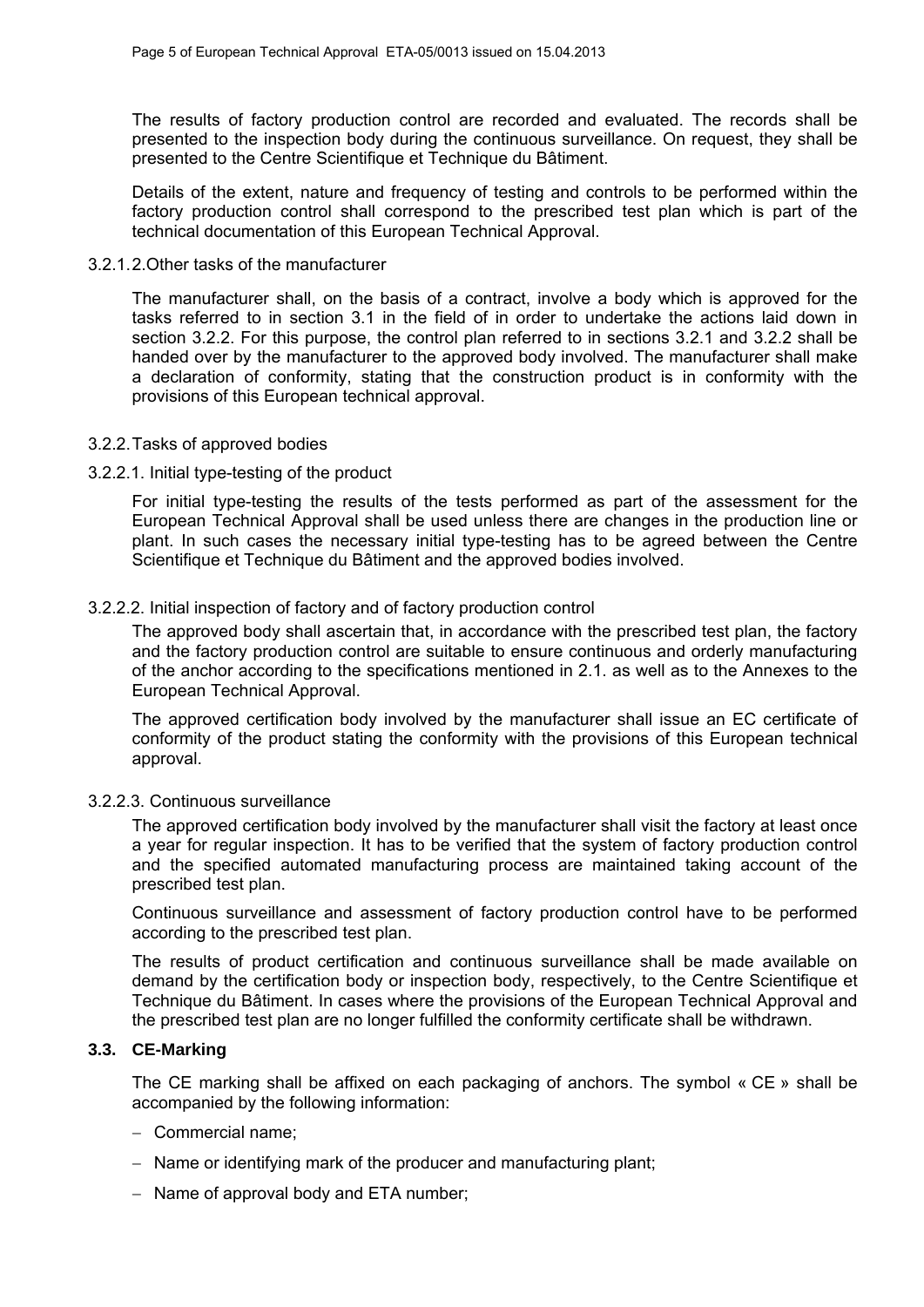- $-$  Identification number of the certification body;
- Number of the EC certificate of conformity;
- Use category (ETAG 001-2 Option 1);
- $-$  The last two digits of the year in which the CE-marking was affixed;
- Size.

### **4 Assumptions under which the fitness of the product for the intended use was favourably assessed**

### **4.1. Manufacturing**

The anchor is manufactured in accordance with the provisions of the European Technical Approval using the automated manufacturing process as identified during inspection of the plant by the Centre Scientifique et Technique du Bâtiment and the approved body and laid down in the technical documentation. Changes to the product or production process, which could result in this deposited data/information being incorrect, should be notified to the Centre Scientifique et Technique du Bâtiment before the changes are introduced. The Centre Scientifique et Technique du Bâtiment will decide whether or not such changes affect the ETA and consequently the validity of the CE marking on the basis of the ETA and if so whether further assessment or alterations to the ETA shall be necessary.

### **4.2. Installation**

4.2.1. Design of anchorages

The fitness of the anchors for the intended use is given under the following conditions:

The anchorages are designed in accordance with the « Guideline for European Technical Approval of Metal Anchors for Use in Concrete », Annex C, Method A, for torque-controlled expansion anchors under the responsibility of an engineer experienced in anchorages and concrete work.

Verifiable calculation notes and drawings are prepared taking account of the loads to be anchored. The position of the anchor is indicated on the design drawings (e.g. position of the anchor relative to reinforcement or to support, etc.).

The design of anchorages under fire exposure has to consider the conditions given in the Technical Report N°020 "Evaluation of anchorages in concrete concerning resistance to fire". The relevant characteristic anchor values are given in Annex 9 & 10 for resistance to fire under tension loads and in Annex 11 for resistance to fire under shear loads. The design methods covers anchors with a fire attack from one side only. If the fire attack is from more than one side, the design method may be taken only if the edge distance of the anchor is  $c \ge 300$  mm.

### 4.2.2. Installation of anchors

The fitness for use of the anchor can only be assumed if the anchor is installed as follows:

- anchor installation carried out by appropriately qualified personnel and under the supervision of the person responsible for technical matters on the site;
- $-$  use of the anchor only as supplied by the manufacturer without exchanging the components of an anchor;
- anchor installation in accordance with the manufacturer's specifications and drawings prepared for that purpose and using the appropriate special tools;
- $-$  thickness of the fixture corresponding to the range of required thickness values for the type of anchor;
- checks before placing the anchor to ensure that the strength class of the concrete in which the anchor is to be placed is in the range given and is not lower than that of the concrete to which the characteristic loads apply;
- $-$  check of concrete being well compacted, e.g. without significant voids;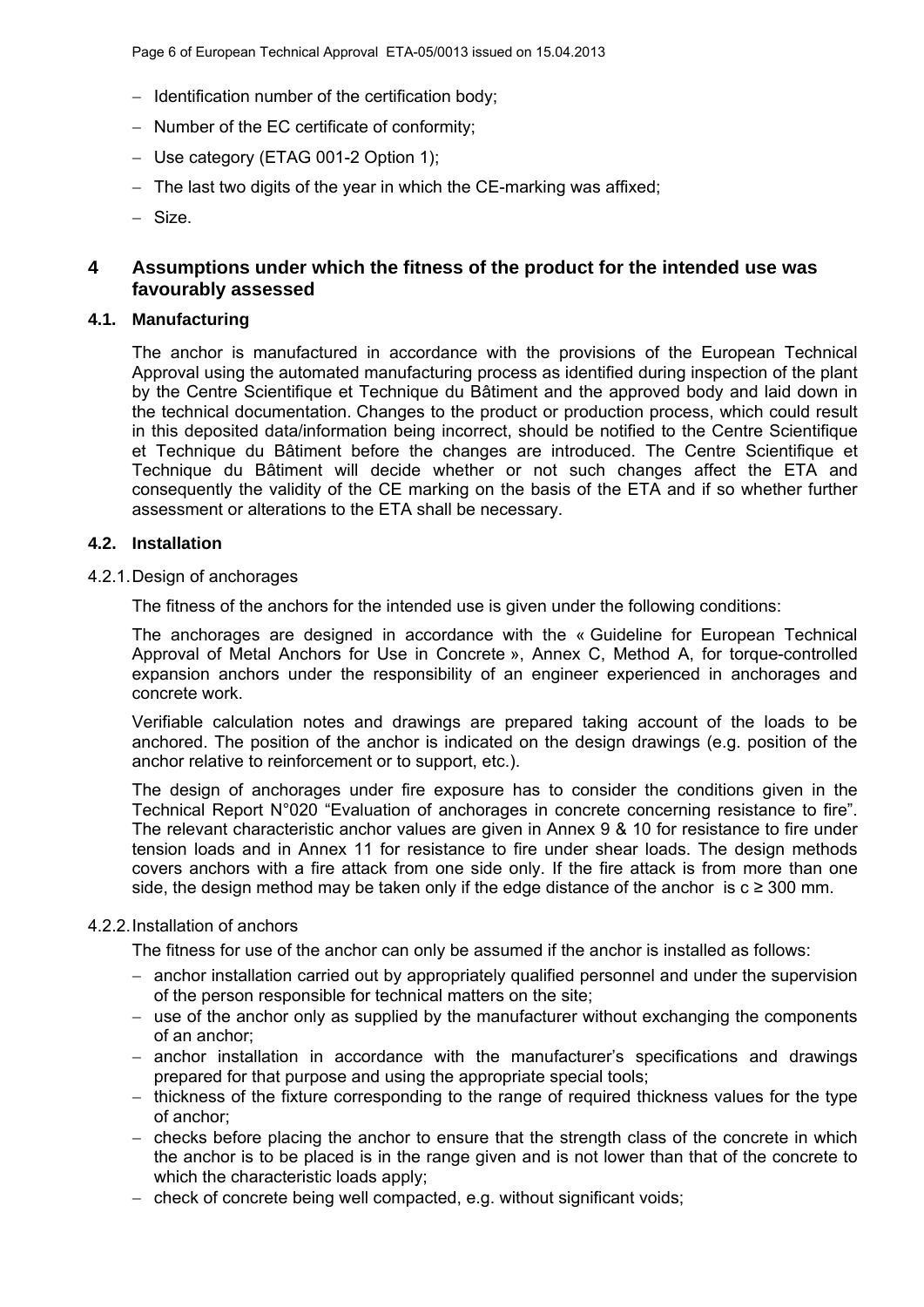- $-$  clearing the hole of drilling dust;
- $-$  anchor installation ensuring the specified embedment depth, that is the appropriate depth marking of the anchor not exceeding the concrete surface or embedment depth control;
- keeping of the edge distance and spacing to the specified values without minus tolerances;
- positioning of the drill holes without damaging the reinforcement;
- $-$  in case of aborted hole: new drilling at a minimum distance away of twice the depth of the aborted hole or smaller distance if the aborted drill hole is filled with high strength mortar and if under shear or oblique tension load it is not to the anchor in the direction of load application;
- $-$  application of the torque moment given in Annex 4 using a calibrated torque wrench.

### 4.2.3. Responsibility of the manufacturer

It is the manufacturer's responsibility to ensure that the information on the specific conditions according to 1 and 2 including Annexes referred to as well as in sections in 4.2.1. and 4.2.2. is given to those who are concerned. This information may be made by reproduction of the respective parts of the European Technical Approval. In addition all installation data shall be shown clearly on the package and/or on an enclosed instruction sheet, preferably using illustration(s).

The minimum data required are:

- $-$  drill bit diameter.
- $-$  thread diameter.
- maximum thickness of the fixture.
- $-$  minimum installation depth,
- $-$  minimum hole depth,
- $-$  required torque moment,
- $-$  information on the installation procedure, including cleaning of the hole, preferably by means of an illustration,
- reference to any special installation equipment needed, identification of the manufacturing batch.

All data shall be presented in a clear and explicit form.

**The original French version is signed by Le Directeur Technique C. BALOCHE**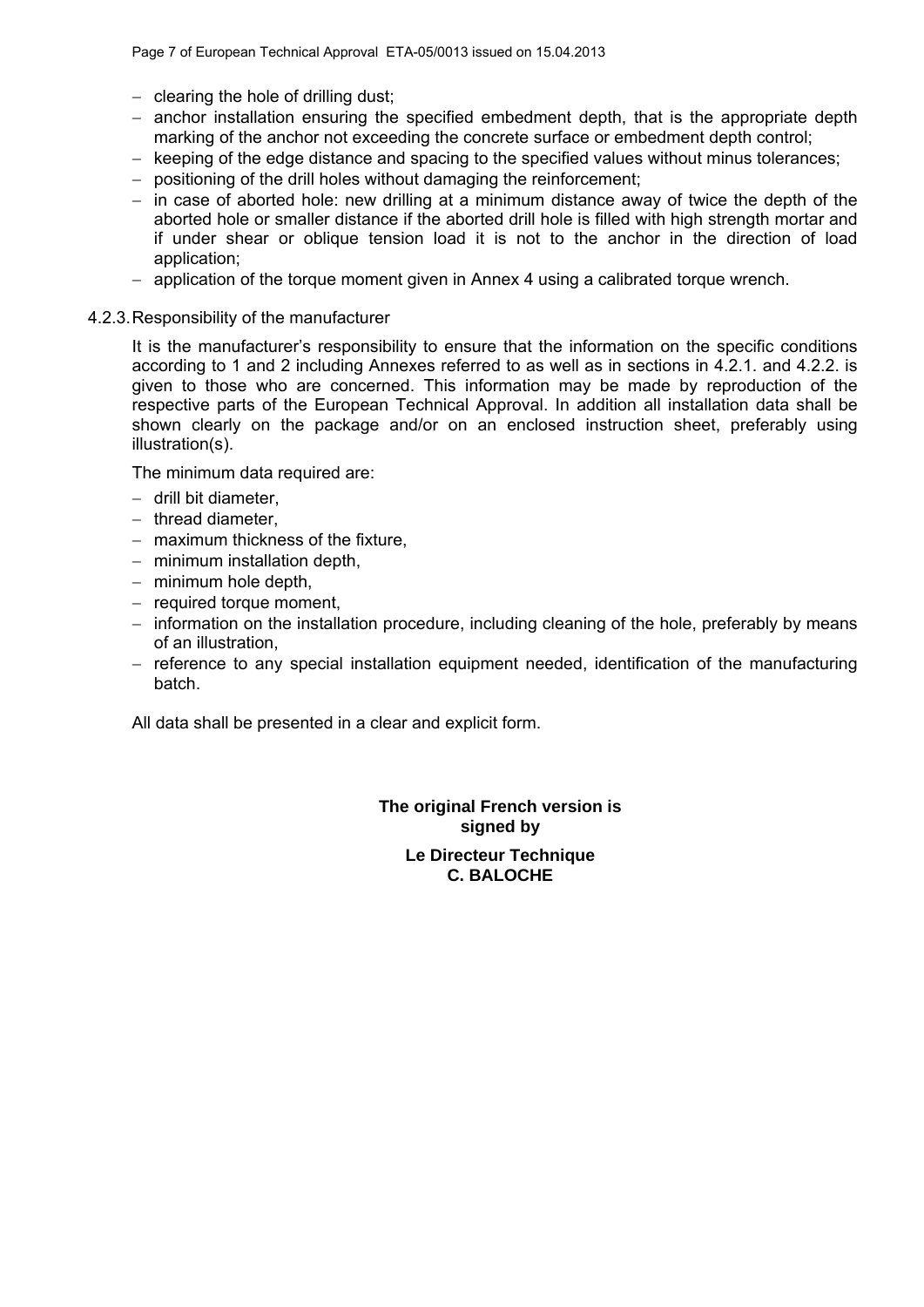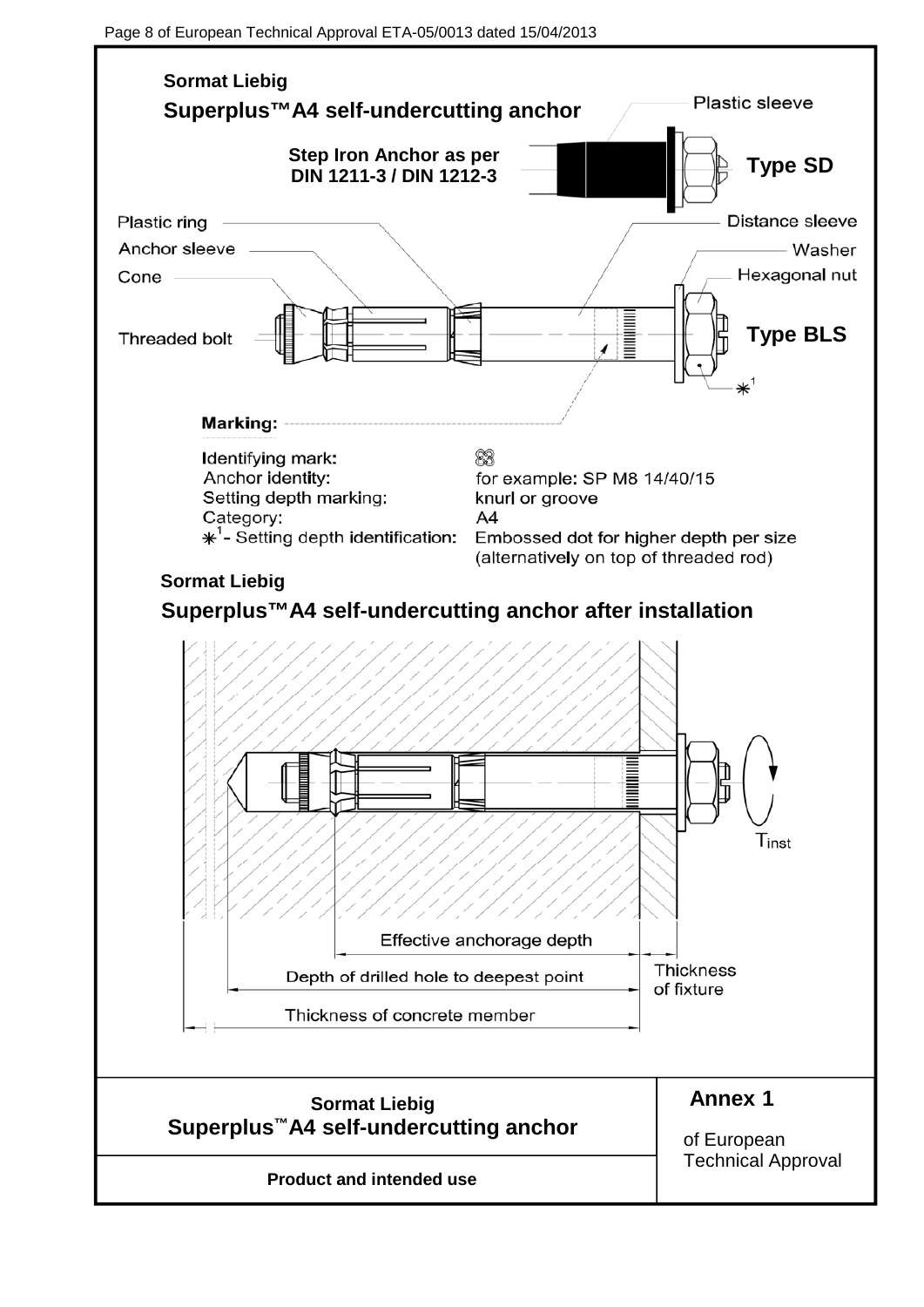

### **Table 1: Materials**

| Part           | <b>Designation</b>    | <b>Material:</b>                                                    |
|----------------|-----------------------|---------------------------------------------------------------------|
|                | Threaded bolt         | EN 10088: 1.4401 / 1.4404 / 1.4571 / 1.4529<br>EN ISO 3506-1: A4-80 |
| 2              | Cone                  | EN 10088: 1.4401 / 1.4404 / 1.4571 / 1.4529                         |
| 3              | Anchor sleeve         | EN 10088: 1.4401 / 1.4404 / 1.4571 / 1.4529                         |
| $\overline{4}$ | Plastic ring          | <b>PE</b>                                                           |
| 5              | Distance sleeve       | EN 10088: 1.4401 / 1.4404 / 1.4571 / 1.4529                         |
| 6              | Washer                | EN 10088: 1.4401 / 1.4404 / 1.4571 / 1.4529                         |
| 7              | Hexagonal nut         | EN 10088: 1.4401 / 1.4404 / 1.4571 / 1.4529<br>EN ISO 3506-2: A4-80 |
| 8              | <b>Plastic sleeve</b> | PA; DIN EN ISO 1874-1                                               |

### **Sormat Liebig Superplus™A4 self-undercutting anchor**

### **Annex 2**

of European Technical Approval **Materials ETA-05/0013**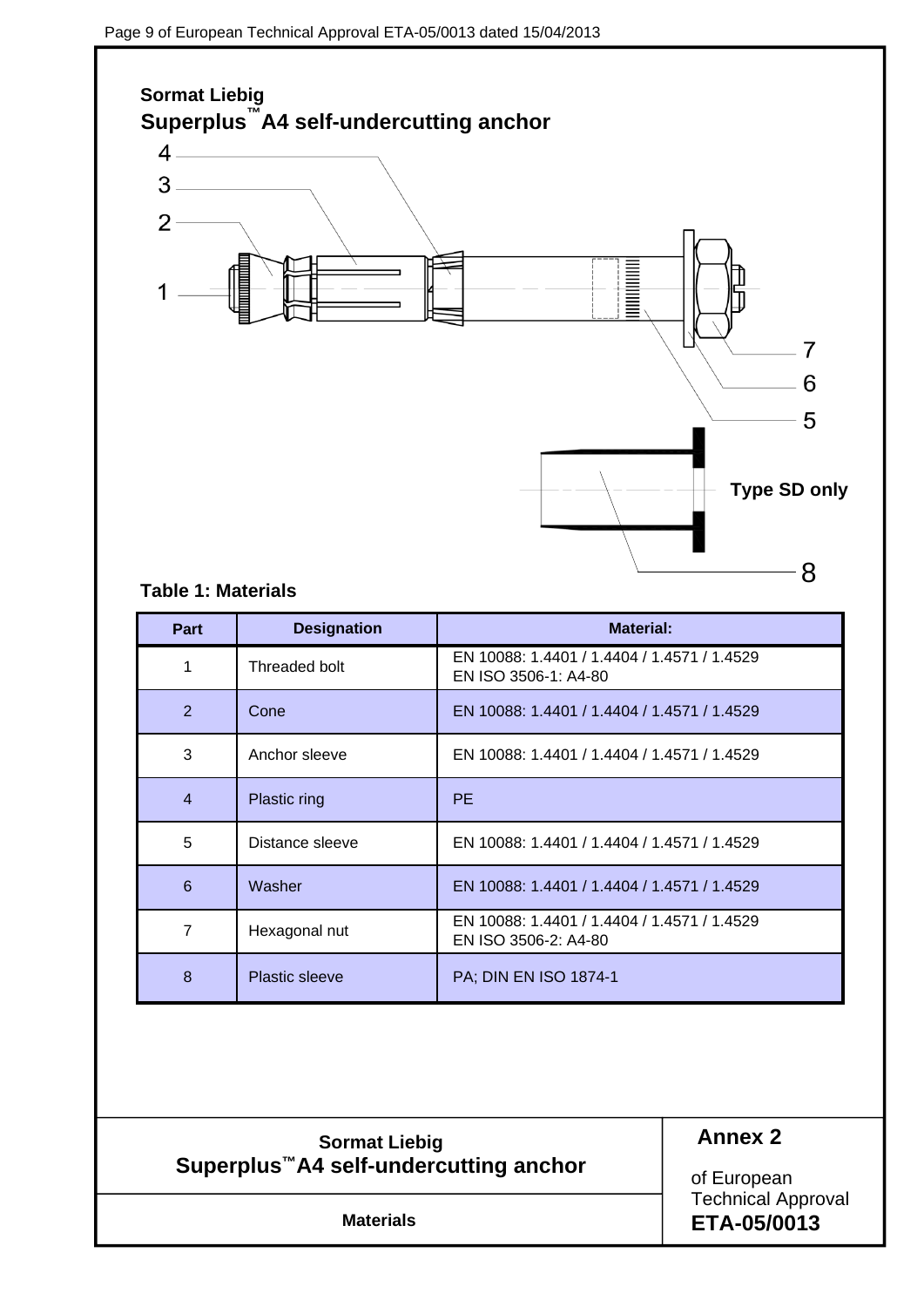# **Sormat Liebig Superplus™A4 self-undercutting anchor**  s  $I_{s}$  $I_d$  $I_p$ sw **Manufacturer** ಕೆ  $\mathsf{I}_\mathsf{c}$  $t_{\sf fix}$  ${\sf m}$ L

### **Table 2: Dimensions of the anchor**

| <b>Main dimensions</b> |                                 |           | <b>Cone</b>   | Anchorl<br>sleeve                               | <b>Plastic</b><br>ring        | <b>Distance</b><br>sleeve |                  | Washer             |                        |           | <b>Hexagonal</b><br>nut |  |  |
|------------------------|---------------------------------|-----------|---------------|-------------------------------------------------|-------------------------------|---------------------------|------------------|--------------------|------------------------|-----------|-------------------------|--|--|
| <b>Anchor type</b>     | $t_{fix}$<br>$\lceil mm \rceil$ | L<br>[mm] | $I_c$<br>[mm] | $\mathsf{I}_{\mathsf{s}}$<br>$\lceil mm \rceil$ | $I_p$<br>$\lfloor mm \rfloor$ | $I_d$<br>[mm]             | $\geq$ S<br>[mm] | $\geq d_2$<br>[mm] | d <sub>1</sub><br>[mm] | m<br>[mm] | <b>SW</b><br>[mm]       |  |  |
| BLS M8 - 14/40/        | $0 - 100$                       | 65-165    | 11.8          | 26                                              | 6.0                           | $9 - 109$                 | 1.5              | 20                 | 8.4                    | 6.5       | $\geq 16$               |  |  |
| BLS M8 - 14/80/        | $0 - 150$                       | 105-255   | 11.8          | 26                                              | 6.0                           | 49-199                    | 1.5              | 20                 | 8.4                    | 6.5       | $\geq 16$               |  |  |
| BLS M12 - 20/80/       | $0 - 200$                       | 115-315   | 16.5          | 40                                              | 11.5                          | 30-230                    | 3.5              | 30                 | 13.0                   | 10.0      | 22                      |  |  |
| BLS M12 - 20/150/      | $0 - 250$                       | 185-435   | 16.5          | 40                                              | 11.5                          | 100-350                   | 3.5              | 30                 | 13.0                   | 10.0      | 22                      |  |  |
| BLS M16 - 25/150/      | $0 - 250$                       | 190-440   | 17.8          | 60                                              | 11.5                          | 80-330                    | 4.0              | 40                 | 17.0                   | 13.0      | 27                      |  |  |
| BLS M16 - 25/200/      | $0 - 300$                       | 240-540   | 17.8          | 60                                              | 11.5                          | 130-430                   | 4.0              | 40                 | 17.0                   | 13.0      | 27                      |  |  |

**Sormat Liebig Superplus™A4 self-undercutting anchor**  **Annex 3**

of European Technical Approval **ETA-05/0013**

**Dimensions of the anchor**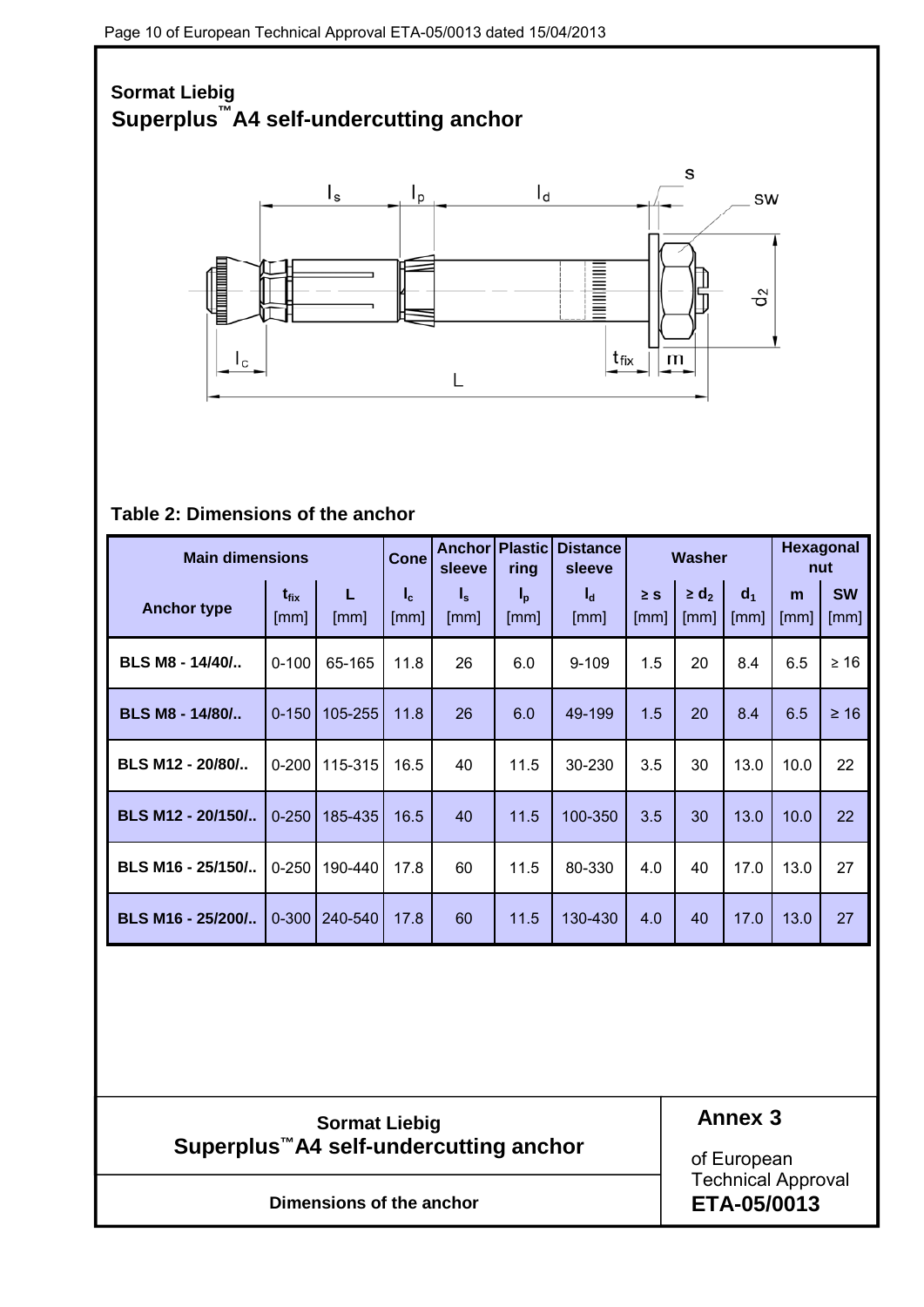

### **Table 3: Installation data**

|                                                                         |                                        |                           |      |           |                    |           | <b>Anchor type</b>  |             |                     |
|-------------------------------------------------------------------------|----------------------------------------|---------------------------|------|-----------|--------------------|-----------|---------------------|-------------|---------------------|
|                                                                         | Sormat Liebig Superplus A4             |                           |      |           | <b>BLS M8 - 14</b> |           | <b>BLS M12 - 20</b> |             | <b>BLS M16 - 25</b> |
|                                                                         |                                        |                           |      | /40/      | /80/               | $/80/$    | $1/150/$            | /150/ /200/ |                     |
| Drill hole diameter                                                     |                                        | $d_{o}$                   | [mm] |           | 14                 |           | 20                  |             | 25                  |
| Cutting diameter at the upper tolerance<br>limit (maximum diameter bit) |                                        | $d_{\text{cut,max}} \leq$ | [mm] | 14.50     |                    | 20.55     |                     | 25.55       |                     |
| Depth of drilled hole to deepest point                                  |                                        | $h_1 \geq$                | [mm] | 60        | 100                | 105       | 175                 | 185         | 235                 |
| Effective anchorage depth                                               |                                        | $h_{\text{ef}}$ $\geq$    | [mm] | 40        | 80                 | 80        | 150                 | 150         | 200                 |
| Diameter of                                                             | In-place anchorage                     | $d_f \leq$                | [mm] | 16        |                    | 21        |                     |             | 26                  |
| clearance hole in<br>the fixture                                        | Mounting on the<br>threaded bolt $1$ ) | $d_f \leq$                | [mm] | 10        |                    |           | 14                  | 18          |                     |
| Thickness of fixture                                                    |                                        | $t_{fix}$                 | [mm] | $0 - 100$ | $0 - 150$          | $0 - 200$ | $0 - 250$           | $0 - 250$   | $0 - 300$           |
| Width across flats                                                      |                                        | <b>SW</b>                 | [mm] |           | $\geq 16$          | 22        |                     | 27          |                     |
| Torque moment                                                           |                                        | ${\mathsf T}_{\sf inst}$  | [Nm] |           | 25                 |           | 80                  | 180         |                     |

### **Table 4: Minimum thickness of concrete member, center spacing and edge distance**

|                                      | <b>Anchor type</b> |                    |      |                     |                     |        |     |     |  |  |
|--------------------------------------|--------------------|--------------------|------|---------------------|---------------------|--------|-----|-----|--|--|
| Sormat Liebig Superplus A4           |                    | <b>BLS M8 - 14</b> |      | <b>BLS M12 - 20</b> | <b>BLS M16 - 25</b> |        |     |     |  |  |
|                                      | /40/               | /80/               | /80/ | $/150/$             | $/150/$             | $1200$ |     |     |  |  |
| Minimum thickness of concrete member | $h_{min}$          | [mm]               | 100  | 160                 | 160                 | 300    | 300 | 400 |  |  |
| Minimum allowable spacing            | $S_{min}$          | [mm]               | 80   | 80                  | 150                 | 150    | 150 | 180 |  |  |
| Minimum allowable edge distance      | $c_{\text{min}}$   | [mm]               | 60   | 50                  | 100                 | 80     | 100 | 100 |  |  |

**Sormat Liebig Superplus™A4 self-undercutting anchor** 

### **Annex 4**

of European Technical Approval **ETA-05/0013**

**Installation data**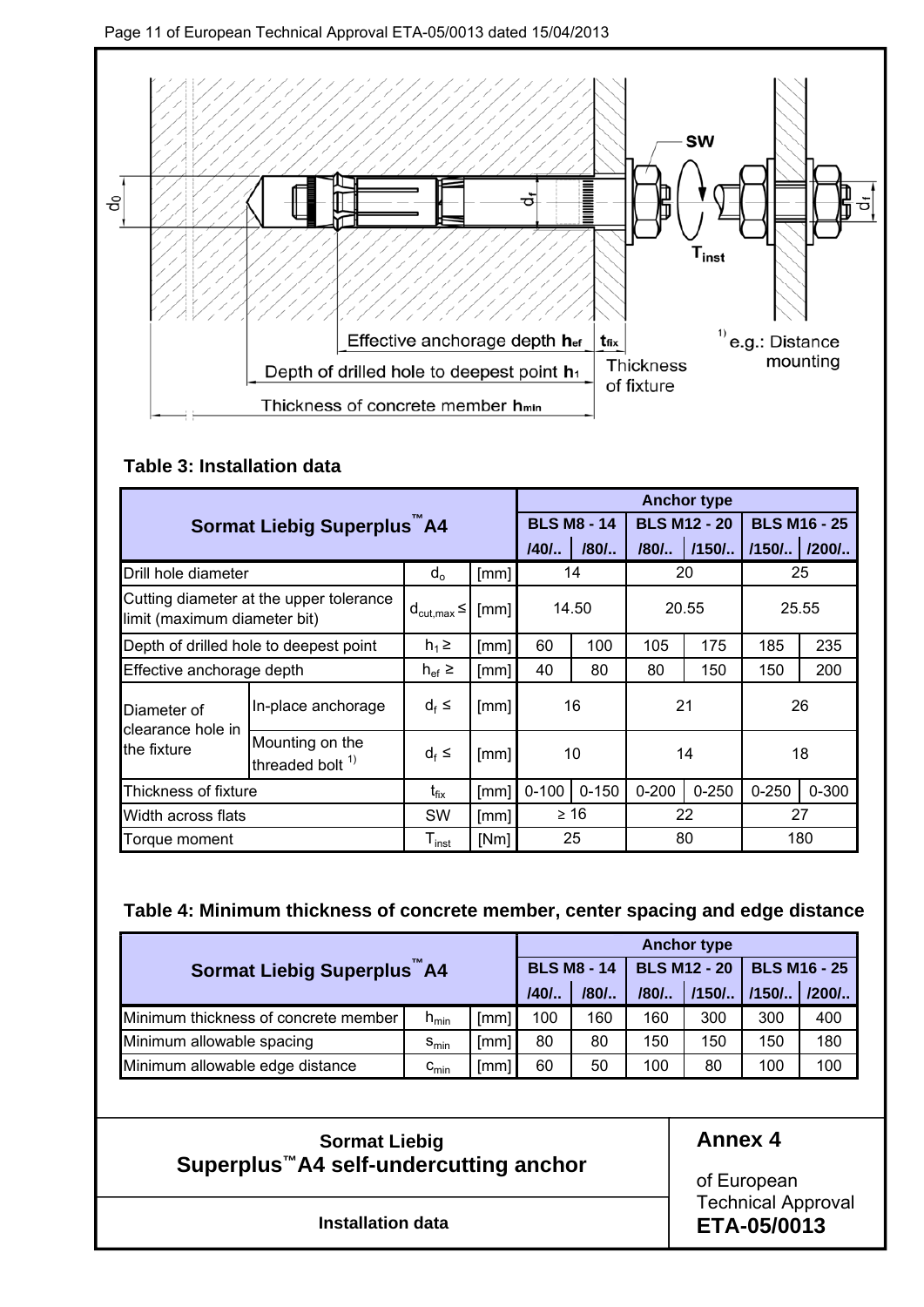**Table 5: Characteristic values of resistance to tensile loads and partial safety factors for material according to design method A** 

|                                                             |        |                                            |                     |                           |                    |      | <b>Anchor type</b>        |      |                     |  |  |  |
|-------------------------------------------------------------|--------|--------------------------------------------|---------------------|---------------------------|--------------------|------|---------------------------|------|---------------------|--|--|--|
| Sormat Liebig Superplus A4                                  |        |                                            |                     |                           | <b>BLS M8 - 14</b> |      | <b>BLS M12 - 20</b>       |      | <b>BLS M16 - 25</b> |  |  |  |
|                                                             |        |                                            |                     | $140/$                    | /80/               |      | /80/  /150/  /150/  /200/ |      |                     |  |  |  |
| <b>Steel failure</b>                                        |        |                                            |                     |                           |                    |      |                           |      |                     |  |  |  |
| Characteristic resistance                                   |        | $N_{Rk,s}$                                 | [kN]                | 29.3                      |                    |      | 67.4                      |      | 125.6               |  |  |  |
| Partial safety factor                                       |        | $\gamma_{\rm Ms}$                          | $[-]$               | $1.6^{\overline{1}}$      |                    |      |                           |      |                     |  |  |  |
| <b>Pull-out failure</b>                                     |        |                                            |                     |                           |                    |      |                           |      |                     |  |  |  |
| Characteristic resistance in<br>cracked concrete C20/25     |        | $N_{\mathsf{Rk},\mathsf{p}}$               | [kN]                | 9                         | 12                 | 25   | 40                        | 60   | 60                  |  |  |  |
| Characteristic resistance in<br>non-cracked concrete C20/25 |        | $N_{\text{Rk},p}$                          | [kN]                | not decisive failure mode |                    |      |                           |      |                     |  |  |  |
|                                                             | C30/37 |                                            |                     |                           |                    | 1.22 |                           |      |                     |  |  |  |
| Increasing factor for $N_{Rk,p}$                            |        | $\Psi_C$                                   | C40/50              |                           |                    |      | 1.41                      |      |                     |  |  |  |
|                                                             |        |                                            | C50/60              |                           |                    |      | 1.55                      |      |                     |  |  |  |
| Partial safety factor<br>$\left[ -\right]$<br>$\gamma_{Mp}$ |        |                                            |                     |                           |                    |      | 1.5 <sup>1</sup>          |      |                     |  |  |  |
| Concrete cone failure and splitting failure                 |        |                                            |                     |                           |                    |      |                           |      |                     |  |  |  |
| Characteristic resistance in<br>cracked concrete C20/25     |        | $N^0$ <sub>Rk,c</sub> <sup>2</sup> )       | [kN]                | 9.1                       | 25.8               | 25.8 | 66.1                      | 66.1 | 101.8               |  |  |  |
| Characteristic resistance in<br>non-cracked concrete C20/25 |        | $N^0$ <sub>Rk,c</sub> <sup>2</sup> )       | [kN]                | 12.8                      | 36.1               | 36.1 | 92.6                      | 92.6 | 142.5               |  |  |  |
|                                                             |        |                                            | C30/37              |                           |                    |      | 1.22                      |      |                     |  |  |  |
| Increasing factor for $N^0_{Rk,c}$                          |        | $\Psi_C$                                   | C40/50              |                           |                    |      | 1.41                      |      |                     |  |  |  |
|                                                             |        |                                            | C50/60              |                           |                    |      | 1.55                      |      |                     |  |  |  |
| Effective anchorage depth                                   |        | $h_{ef}$                                   | [mm]                | 40                        | 80                 | 80   | 150                       | 150  | 200                 |  |  |  |
| <b>Center Spacing</b>                                       |        | $\mathbf{S}_{\mathrm{cr},\mathrm{N}}$      | [mm]                | 120                       | 240                | 240  | 450                       | 450  | 600                 |  |  |  |
| Edge distance                                               |        | $C_{\text{cr},N}$                          | [mm]                | 60                        | 120                | 120  | 225                       | 225  | 300                 |  |  |  |
| Center Spacing (splitting)                                  |        | $\mathbf{S}_{\text{cr,sp}}$                | [mm]                | 140                       | 360                | 360  | 540                       | 560  | 560                 |  |  |  |
| Edge distance (splitting)                                   |        | $\mathbf{C}_{\text{cr,sp}}$                | [mm]                | 70                        | 180                | 180  | 270                       | 280  | 280                 |  |  |  |
| Partial safety factor                                       |        | $\gamma_{\text{Mc}} = \gamma_{\text{Msp}}$ | $\lbrack - \rbrack$ |                           |                    |      | $1.5^{11}$                |      |                     |  |  |  |

 $<sup>1</sup>$  In absence of other national regulations</sup>

(s  $\geq$  s<sub>cr,N</sub>) or edge distances (c  $\geq$  c<sub>cr,N</sub>). For evaluation of groups of anchors (s < s<sub>cr,N</sub>) or anchors close to  $^{2)}$  Characteristic resistance values for the evaluation of one single anchor without influence of spacings edges ( $c < c_{cr,N}$ ), equation (5.2) of ETAG 001, part C has to be taken into account.

| <b>Sormat Liebig</b>                               | <b>Annex</b> |
|----------------------------------------------------|--------------|
| Superplus <sup>™</sup> A4 self-undercutting anchor | of Euro      |
|                                                    |              |

**Design method A: Characteristic values of resistance to tensile loads** **Annex 5**

pean Technical Approval **ETA-05/0013**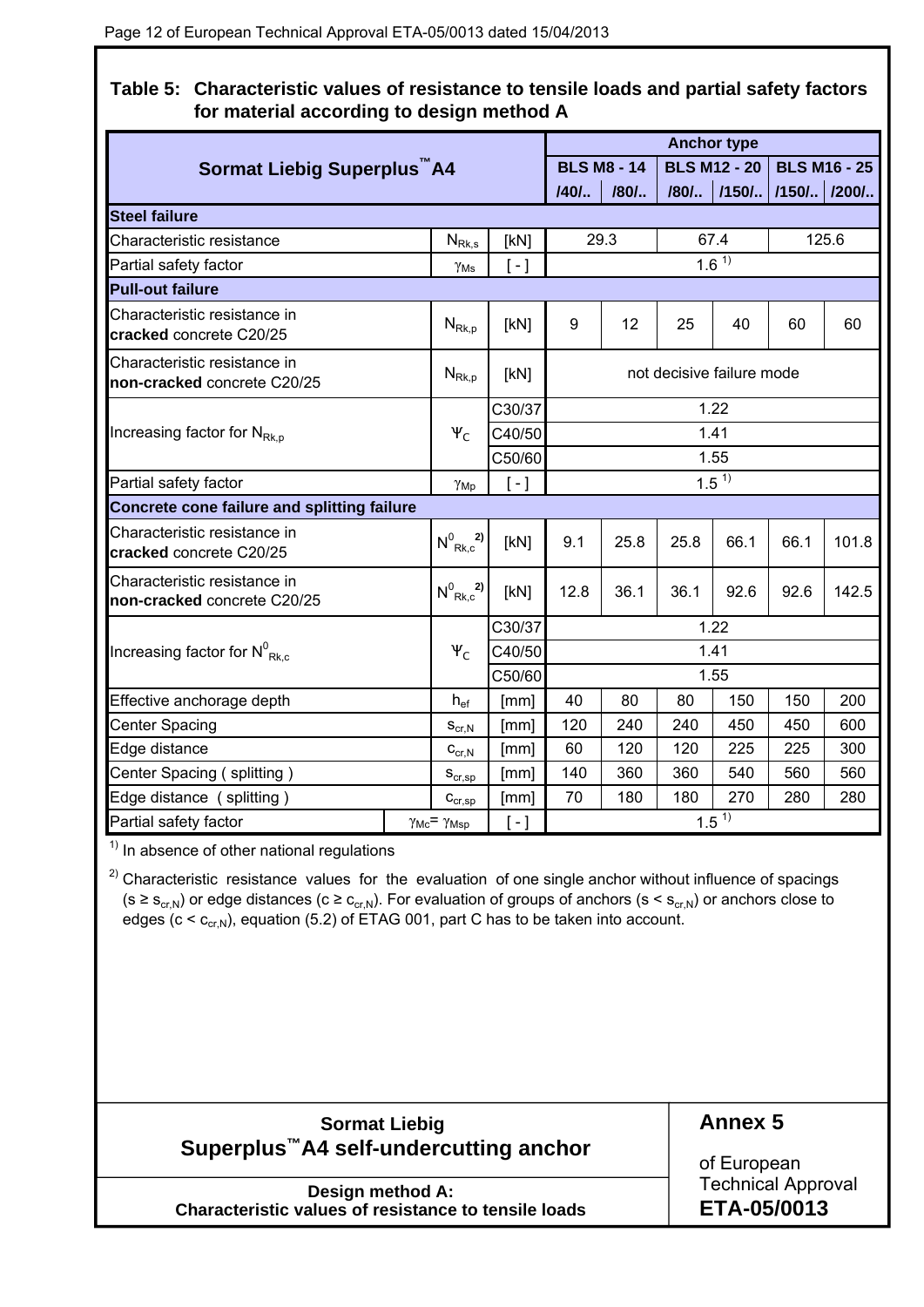|                              | Displacements and tensile loads in C20/25 to C50/60 |          |                                    |      |          |                  |                      |                            |                  |      |          |                  |  |  |
|------------------------------|-----------------------------------------------------|----------|------------------------------------|------|----------|------------------|----------------------|----------------------------|------------------|------|----------|------------------|--|--|
|                              | <b>Cracked concrete</b>                             |          |                                    |      |          |                  | Non-cracked concrete |                            |                  |      |          |                  |  |  |
| <b>Anchor type</b>           | C20/25                                              |          |                                    |      | C50/60   |                  |                      | C20/25                     |                  |      | C50/60   |                  |  |  |
|                              | N                                                   | $d_{N0}$ | $\mathsf{d}_{\mathsf{N}^{\infty}}$ | N    | $d_{N0}$ | $d_{N^{\infty}}$ | N                    | $\mathsf{d}_{\mathsf{N}0}$ | $d_{N^{\infty}}$ | N    | $d_{N0}$ | $d_{N^{\infty}}$ |  |  |
|                              | [kN]                                                | [mm]     | [mm]                               | [kN] | [mm]     | [mm]             | [kN]                 | [mm]                       | [mm]             | [kN] | [mm]     | [mm]             |  |  |
| <b>BLS M8 -</b><br>$14/40/$  | 3.6                                                 | 0.3      | 1.1                                | 5.5  | 0.3      | 1.1              | 3.4                  | 0.2                        | 0.6              | 5.5  | 0.1      | 0.6              |  |  |
| <b>BLS M8 -</b><br>$14/80/$  | 5.7                                                 | 0.5      | 1.7                                | 5.7  | 0.5      | 1.7              | 13.9                 | 2.0                        | 2.0              | 13.9 | 2.0      | 2.0              |  |  |
| <b>BLS M12 -</b><br>$20/80/$ | 9.9                                                 | 0.5      | 0.9                                | 15.4 | 0.7      | 0.9              | 14.3                 | 0.4                        | 0.6              | 32.1 | 1.0      | 1.0              |  |  |
| <b>BLS M12 -</b><br>20/150/  | 15.9                                                | 0.9      | 1.4                                | 15.4 | 0.7      | 1.4              | 32.1                 | 3.8                        | 3.8              | 32.1 | 1.0      | 1.0              |  |  |
| <b>BLS M16 -</b><br>25/150/  | 23.8                                                | 0.9      | 1.4                                | 36.9 | 1.4      | 1.4              | 36.7                 | 0.7                        | 0.7              | 59.8 | 3.4      | 3.4              |  |  |
| <b>BLS M16 -</b><br>25/200/  | 23.8                                                | 1.2      | 1.6                                | 36.9 | 1.4      | 1.6              | 59.8                 | 5.0                        | 5.0              | 59.8 | 3.4      | 3.4              |  |  |

### **Table 6: Displacements under tensile loads**

### **Sormat Liebig Superplus™A4 self-undercutting anchor**

**Annex 6** 

**Design method A: Displacements under tensile loads** of European Technical Approval **ETA-05/0013**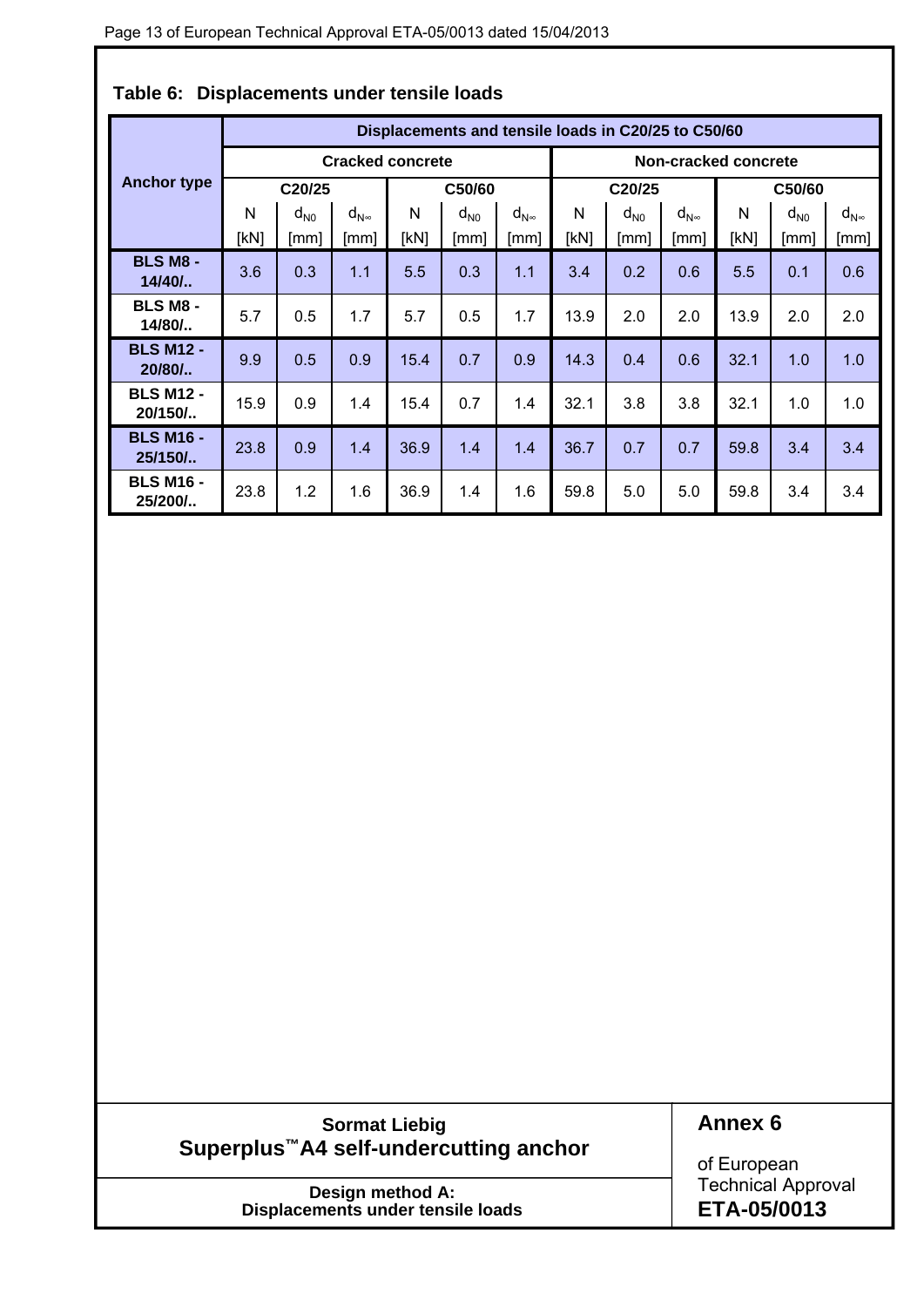**Table 7: Characteristic values of resistance to shear loads and partial safety factors for material according to design method A** 

|                                                                                                              |                                           |                     |      |                    | <b>Anchor type</b> |                     |                |                     |
|--------------------------------------------------------------------------------------------------------------|-------------------------------------------|---------------------|------|--------------------|--------------------|---------------------|----------------|---------------------|
| Sormat Liebig Superplus A4                                                                                   |                                           |                     |      | <b>BLS M8 - 14</b> |                    | <b>BLS M12 - 20</b> |                | <b>BLS M16 - 25</b> |
|                                                                                                              |                                           |                     | /40/ | /80/               | /80/               | $/150/$             | /150/   /200/  |                     |
| Steel failure without lever arm                                                                              |                                           |                     |      |                    |                    |                     |                |                     |
| Characteristic resistance for<br>In-place anchorage                                                          | $V_{\mathsf{Rk},\mathsf{s}}$              | [kN]                |      | 44.6               |                    | 90.3                |                | 168.9               |
| Partial safety factor                                                                                        | $\gamma_{\rm Ms}$                         | $[-]$               |      |                    |                    | $1.33^{1}$          |                |                     |
| Steel failure with lever arm                                                                                 |                                           |                     |      |                    |                    |                     |                |                     |
| Characteristic bending resistance                                                                            | $\mathsf{M}^0_{\ \mathsf{Rk},\mathsf{s}}$ | [Nm]                |      | 30                 |                    | 105                 |                | 266                 |
| Partial safety factor                                                                                        | $\gamma_{\rm Ms}$                         | $\lbrack - \rbrack$ |      |                    |                    | $1.33^{1}$          |                |                     |
| <b>Concrete pryout failure</b>                                                                               |                                           |                     |      |                    |                    |                     |                |                     |
| Factor in equation (5.6) of<br>ETAG Annex C, § 5.2.3.3                                                       | k                                         | $[-]$               | 1    | $\overline{2}$     | $\overline{2}$     |                     | $\overline{2}$ |                     |
| Partial safety factor                                                                                        | $\gamma_{\text{Mc}}$                      | $[-]$               |      |                    |                    | 1.5 <sup>1</sup>    |                |                     |
| <b>Concrete edge failure</b>                                                                                 |                                           |                     |      |                    |                    |                     |                |                     |
| Effective length of anchor under shear load                                                                  | $\ell_{\mathsf{f}}$                       | [mm]                | 40   | 80                 | 80                 | 150                 | 150            | 200                 |
| Outside diameter of anchor                                                                                   | $d_{nom}$                                 | [mm]                |      | 14                 |                    | 20                  |                | 25                  |
| Cracked concrete without any edge<br>reinforcement                                                           |                                           |                     |      |                    |                    | 1.00                |                |                     |
| Cracked concrete with straight edge<br>reinforcement > Ø12 mm                                                | $\Psi_{\text{ucr,V}}$                     | $[-]$               |      |                    |                    | 1.20                |                |                     |
| Cracked concrete with edge reinforcement<br>and closely spaced stirrups (a≤100mm) or<br>non cracked concrete |                                           |                     |      |                    |                    | 1.40                |                |                     |
| Partial safety factor                                                                                        | $\gamma_{MC}$                             | $[-]$               |      |                    |                    | 1.5 <sup>1</sup>    |                |                     |

 $\overline{1}$ <sup>1)</sup> In absence of other national regulations

| <b>Sormat Liebig</b>                               | <b>Annex 7</b>            |
|----------------------------------------------------|---------------------------|
| Superplus <sup>™</sup> A4 self-undercutting anchor | of European               |
| Design method A:                                   | <b>Technical Approval</b> |
| Characteristic values of resistance to shear loads | ETA-05/0013               |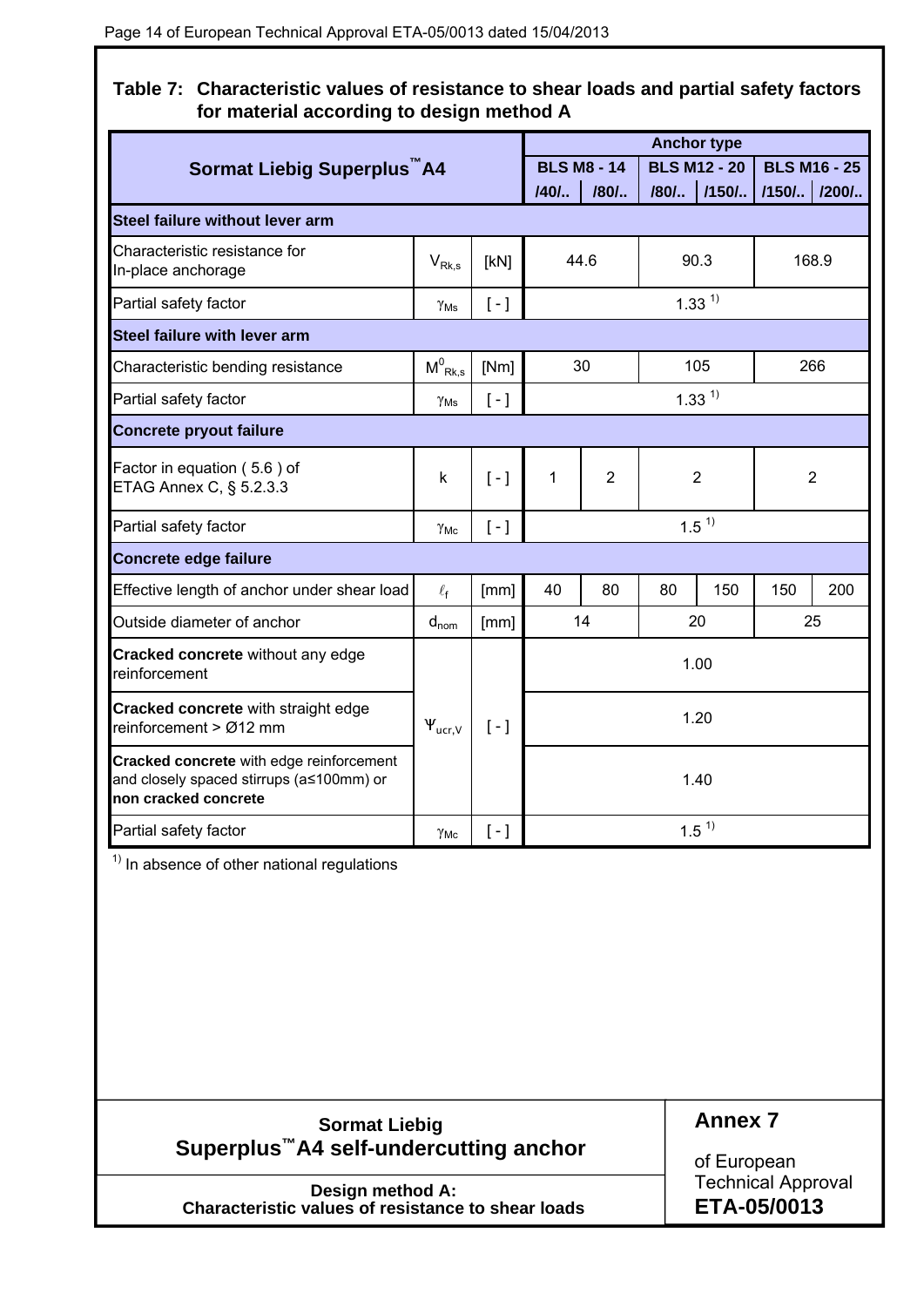|                    |      |                         |                | Displacements and shear loads in C20/25 to C50/60 |                      |                |
|--------------------|------|-------------------------|----------------|---------------------------------------------------|----------------------|----------------|
|                    |      | <b>Cracked concrete</b> |                |                                                   | Non-cracked concrete |                |
| <b>Anchor type</b> |      | C20/25 - C50/60         |                |                                                   | C20/25 - C50/60      |                |
|                    | V    | $d_{\rm V0}$            | $d_{V^\infty}$ | V                                                 | $d_{\rm V0}$         | $d_{V^\infty}$ |
|                    | [kN] | [mm]                    | [mm]           | [kN]                                              | [mm]                 | [mm]           |
| <b>BLS M8 -</b>    | 25.5 | 6.3                     | 9.5            | 25.5                                              | 6.3                  | 9.5            |
| $14/40/$           |      | $(+1.7)$                | $(+1.7)$       |                                                   | $(+1.7)$             | $(+1.7)$       |
| <b>BLS M8 -</b>    | 25.5 | 6.3                     | 9.5            | 25.5                                              | 6.3                  | 9.5            |
| 14/80/             |      | $(+1.7)$                | $(+1.7)$       |                                                   | $(+1.7)$             | $(+1.7)$       |
| <b>BLS M12 -</b>   | 51.6 | 8.0                     | 12.0           | 51.6                                              | 8.0                  | 12.0           |
| $20/80/$           |      | $(+1.7)$                | $(+1.7)$       |                                                   | $(+1.7)$             | $(+1.7)$       |
| <b>BLS M12 -</b>   | 51.6 | 8.0                     | 12.0           | 51.6                                              | 8.0                  | 12.0           |
| 20/150/            |      | $(+1.7)$                | $(+1.7)$       |                                                   | $(+1.7)$             | $(+1.7)$       |
| <b>BLS M16 -</b>   | 96.5 | 8.8                     | 13.2           | 96.5                                              | 8.8                  | 13.2           |
| 25/150/            |      | $(+1.7)$                | $(+1.7)$       |                                                   | $(+1.7)$             | $(+1.7)$       |
| <b>BLS M16 -</b>   | 96.5 | 8.8                     | 13.2           | 96.5                                              | 8.8                  | 13.2           |
| 25/200/            |      | $(+1.7)$                | $(+1.7)$       |                                                   | $(+1.7)$             | $(+1.7)$       |

### **Table 8: Displacements under shear loads**

( ): Values indicate the additional displacement caused by the movement between the anchor's body and the hole in the concrete or the hole in the fixture.

### **Sormat Liebig Superplus™A4 self-undercutting anchor**

**Annex 8**

**Design method A: Displacement under shear loads** of European Technical Approval **ETA-05/0013**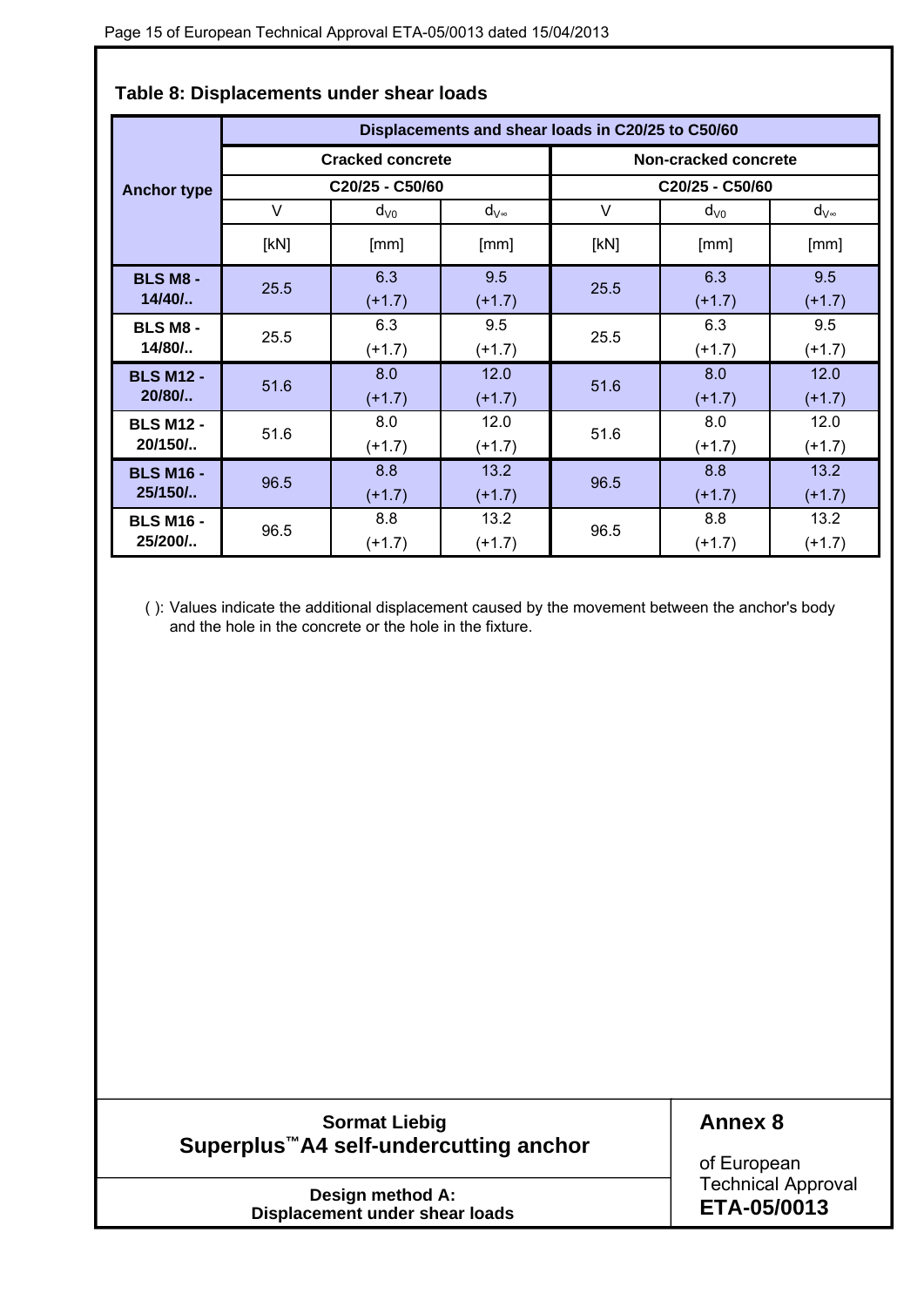| Sormat Liebig Superplus <sup>™</sup> A4 |                                  |      |     | BLS M8 - 14/40/            |                                      | BLS M12 - 20/80/ |      |                          |                                                                                      | BLS M16 - 25/150/ |      |     |      |
|-----------------------------------------|----------------------------------|------|-----|----------------------------|--------------------------------------|------------------|------|--------------------------|--------------------------------------------------------------------------------------|-------------------|------|-----|------|
| <b>Fire resistance duration</b>         | <b>R</b> [min]                   | 30   | 60  | 90                         | 120                                  | 30               | 60   | 90                       | 120                                                                                  | 30                | 60   | 90  | 120  |
| <b>Steel failure</b>                    |                                  |      |     |                            |                                      |                  |      |                          |                                                                                      |                   |      |     |      |
| Characteristic resistance               | $N_{Rk,s,fi}$ [kN]               | 0.73 |     | $0.59$ 0.44                | 0.37                                 | 2.5              | 2.1  | 1.7                      | 1.3                                                                                  | 4.7               | 3.9  | 3.1 | 2.5  |
| <b>Pull-out failure</b>                 |                                  |      |     |                            |                                      |                  |      |                          |                                                                                      |                   |      |     |      |
| Characteristic resistance               | $N_{\text{Rk},p,\text{fi}}$ [kN] |      | 2.3 |                            | 1.8                                  |                  | 6.3  |                          | 5.0                                                                                  |                   | 15.0 |     | 12.0 |
| <b>Concrete cone failure</b>            |                                  |      |     |                            |                                      |                  |      |                          |                                                                                      |                   |      |     |      |
| Characteristic resistance               | $N^0_{Rk,c,\text{fi}}$ [kN]      |      | 1.8 |                            | 1.5                                  |                  | 10.3 |                          | 8.2                                                                                  |                   | 49.6 |     | 39.7 |
|                                         | $S_{cr,N}$ [mm]                  |      |     |                            |                                      |                  |      | $4 \times h_{\text{ef}}$ |                                                                                      |                   |      |     |      |
| Spacing                                 | $s_{\min}$ [mm]                  |      |     | 80                         |                                      |                  |      | 150                      |                                                                                      |                   |      | 150 |      |
|                                         | $C_{cr,N}$ [mm]                  |      |     |                            |                                      |                  |      | $2 \times h_{\text{ef}}$ |                                                                                      |                   |      |     |      |
| Edge distance                           | $c_{\min}$ [mm]                  |      |     | Fire attack from one side: | Fire attack from more than one side: |                  |      |                          | $c_{\min}$ = 2 x h <sub>ef</sub><br>$c_{min} \geq 300$ mm and $\geq 2 \times h_{ef}$ |                   |      |     |      |

In absence of other national regulations the partial safety factor for resistance under fire exposure  $\gamma_{M,fi}$  = 1.0 is recommended.

Design method A: Characteristic values of tension load<br>resistance under fire exposure **Design method A: Characteristic values of tension load resistance under fire exposure**

**Sormat Liebig Superplus™A4 self-undercutting anchor** 

Superplus<sup>™A4</sup> self-undercutting anchor

of European<br>Technical Approval<br>**ETA-05/0013 ETA-05/0013** Technical Approval of European

# Page 16 of European Technical Approval ETA-05/0013 dated 15/04/2013 Page 16 of European Technical Approval ETA-05/0013 dated 15/04/2013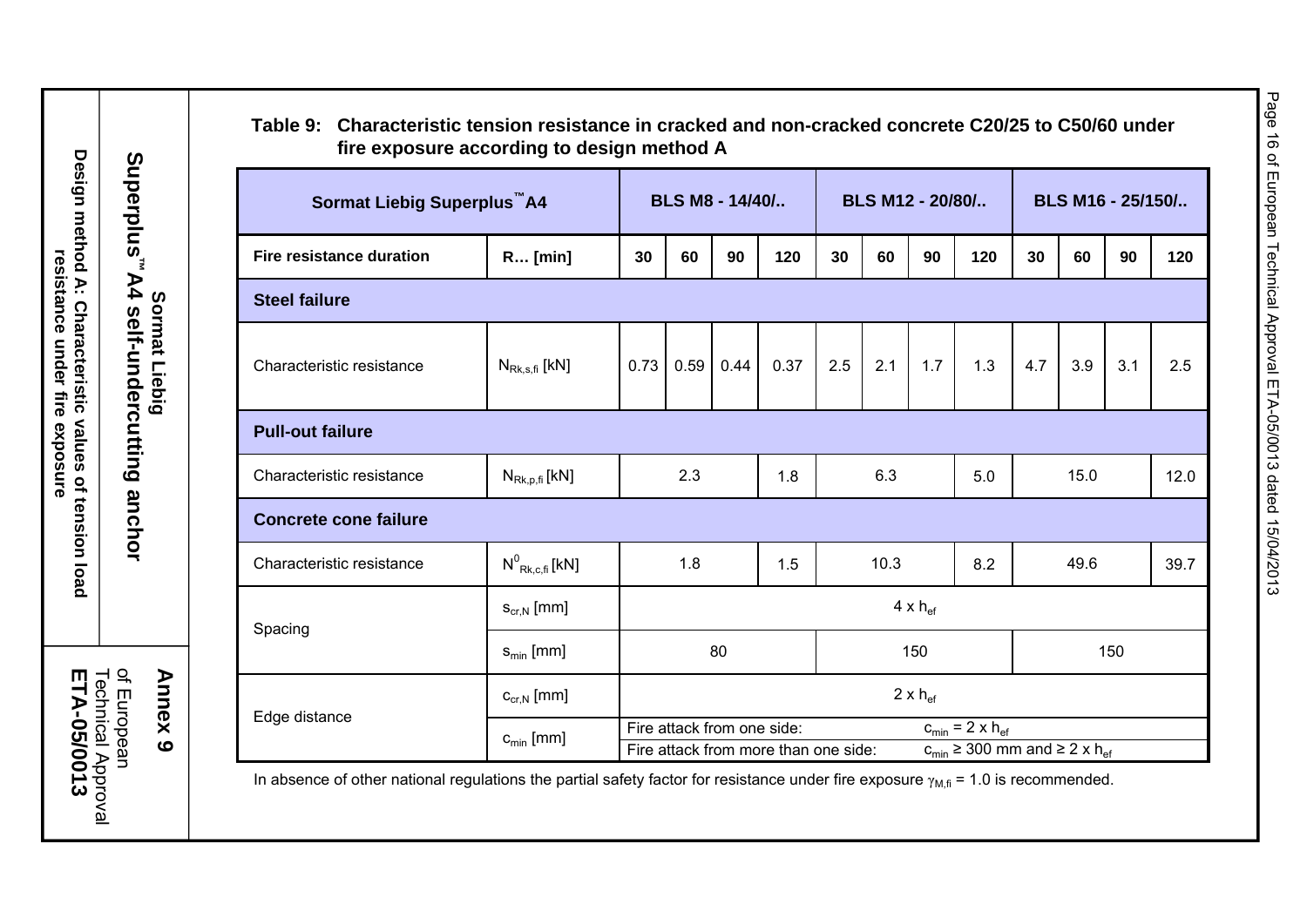| Sormat Liebig Superplus <sup>™</sup> A4 |                                  |                                                                                                                                                    | BLS M8 - 14/80/          |      |      |     | BLS M12 - 20/150/ |     |      | BLS M16 - 25/200/ |      |     |      |
|-----------------------------------------|----------------------------------|----------------------------------------------------------------------------------------------------------------------------------------------------|--------------------------|------|------|-----|-------------------|-----|------|-------------------|------|-----|------|
| <b>Fire resistance duration</b>         | R [min]                          | 30                                                                                                                                                 | 60                       | 90   | 120  | 30  | 60                | 90  | 120  | 30                | 60   | 90  | 120  |
|                                         |                                  |                                                                                                                                                    |                          |      |      |     |                   |     |      |                   |      |     |      |
| <b>Steel failure</b>                    |                                  |                                                                                                                                                    |                          |      |      |     |                   |     |      |                   |      |     |      |
| Characteristic resistance               | $N_{Rk,s,\text{fi}}$ [kN]        | 0.73                                                                                                                                               | 0.59                     | 0.44 | 0.37 | 2.5 | 2.1               | 1.7 | 1.3  | 4.7               | 3.9  | 3.1 | 2.5  |
| <b>Pull-out failure</b>                 |                                  |                                                                                                                                                    |                          |      |      |     |                   |     |      |                   |      |     |      |
| Characteristic resistance               | $N_{\text{Rk},p,\text{fi}}$ [kN] |                                                                                                                                                    | 3.0                      |      | 2.4  |     | 10.0              |     | 8.0  |                   | 15.0 |     | 12.0 |
| <b>Concrete cone failure</b>            |                                  |                                                                                                                                                    |                          |      |      |     |                   |     |      |                   |      |     |      |
| Characteristic resistance               | $N^0$ <sub>Rk.c.fi</sub> [kN]    |                                                                                                                                                    | 10.3                     |      | 8.2  |     | 49.6              |     | 39.7 | 101.8             |      |     | 81.5 |
|                                         | $S_{cr,N}$ [mm]                  | $4 \times h_{\text{ef}}$                                                                                                                           |                          |      |      |     |                   |     |      |                   |      |     |      |
| Spacing                                 | $s_{\min}$ [mm]                  |                                                                                                                                                    | 80                       |      |      | 150 |                   |     |      | 180               |      |     |      |
|                                         | $C_{cr,N}$ [mm]                  |                                                                                                                                                    | $2 \times h_{\text{ef}}$ |      |      |     |                   |     |      |                   |      |     |      |
| Edge distance                           | $c_{\min}$ [mm]                  | $c_{min}$ = 2 x $h_{ef}$<br>Fire attack from one side:<br>Fire attack from more than one side:<br>$c_{min} \geq 300$ mm and $\geq 2 \times h_{ef}$ |                          |      |      |     |                   |     |      |                   |      |     |      |

 $\delta$ gulations the partial safety factor for resistance under fire exposure  $\gamma_\mathsf{M,f\bar{f}}$  = 1.0 is recommended.

Design method A: Characteristic values of tension load resistance<br>under fire exposure **Design method A: Characteristic values of tension load resistance under fire exposure**

of European<br>Technical Approval<br>**ETA-05/0013 ETA-05/0013** Technical Approval of European

Page 17 of European Technical Approval ETA-05/0013 dated 15/04/2013

Page 17 of European Technical Approval ETA-05/0013 dated 15/04/2013